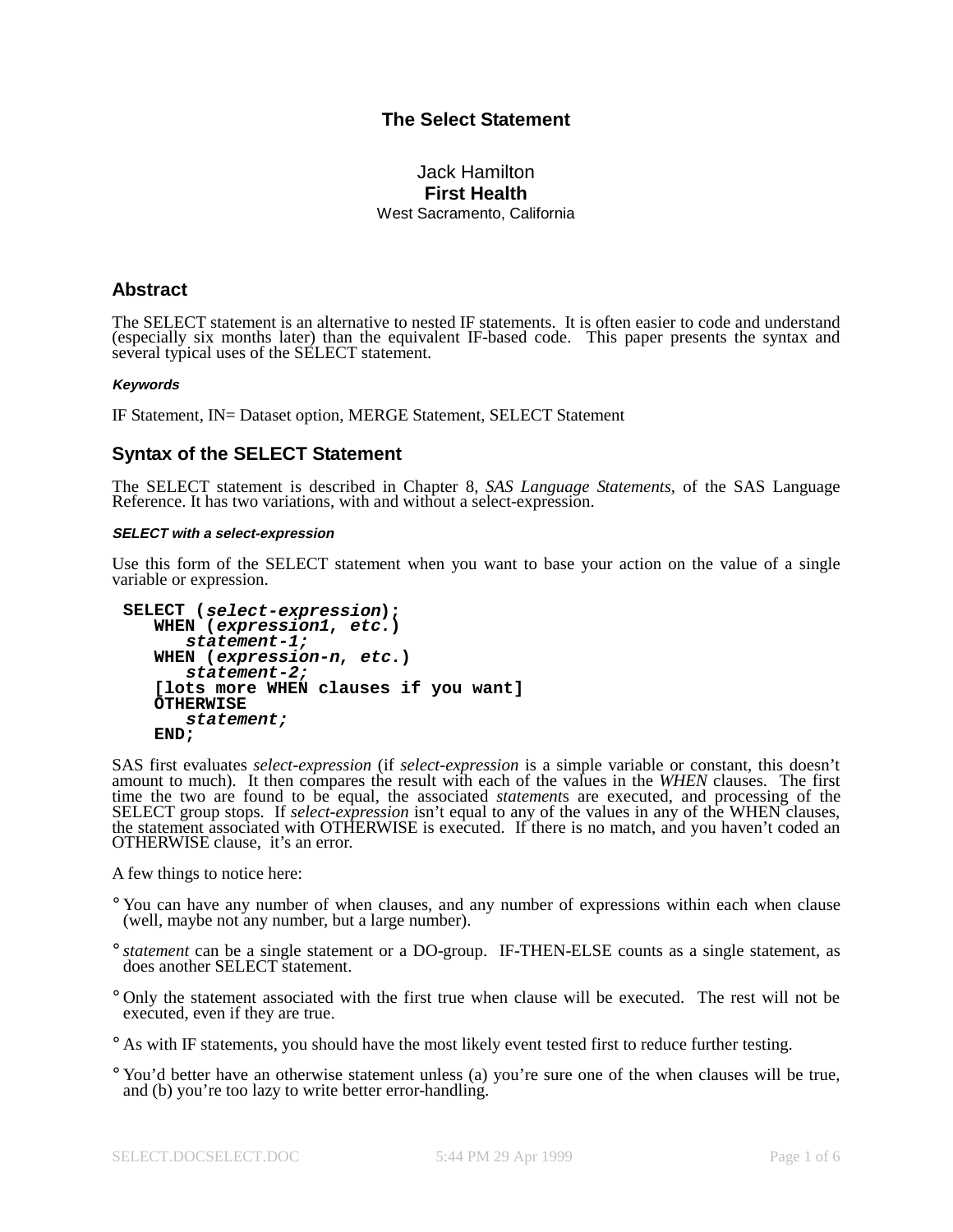#### **SELECT without <sup>a</sup> SELECT Expression**

Use this form of the SELECT statement when you want to select a statement to execute based on *true/false* tests.

```
SELECT;
  WHEN (expression-1, etc.)
      statement-1;
  WHEN (expression-n)
      statement-2;
   [lots more WHEN clauses if you want]
  OTHERWISE
      statement;
  END;
```
Without a *select-expression*, the SELECT statement evaluates expressions until it finds one that's true, then executes the associated *statement*. If no expressions evaluate to True, and there's no *otherwise* clause, it's an error.

#### **The LEAVE Statement**

The LEAVE statement, when used inside a SELECT group, causes execution to continue processing with the next statement following the SELECT group. It's like a GOTO statement, but you don't have to name the place you're going to. You might use this inside an IF-THEN-ELSE statement nested in the SELECT group.

### **Example 1:Checking An Expression Against A List Of Values**

It's often desirable to see whether the value of a variable matches one of a set of values.

The IF statement coding might be:

```
if (title = 'Sir') or (title = 'Lord') or (title = 'HRH') then
  paper = 'Rag ';
else
  paper = 'Recycled';
```
The SELECT equivalent is shorter and less repetitious, and it's clearer that only one value is on the left side of the comparison:

```
select (title);
   when ('Sir', 'Lord', 'HRH')
      paper = 'Rag ';
  otherwise
     paper = 'Recycled';
end;
```
### **Example 2:As a Replacement for the IN Operator**

This example is very similar to the first example. The IN operator is very handy in an IF statement. It lets you compare an expression to several different expressions:

```
if title in
    ('Sir', 'Lord', 'HRH') then
  paper = 'Rag ';
else
  paper = 'Recycled';
```
But the IN operator has an unfortunate restriction: the items in the IN list must be *constants*. They can't be *expressions*, so you can't read them from data or calculate them at runtime.

The SELECT statement provides a way around this: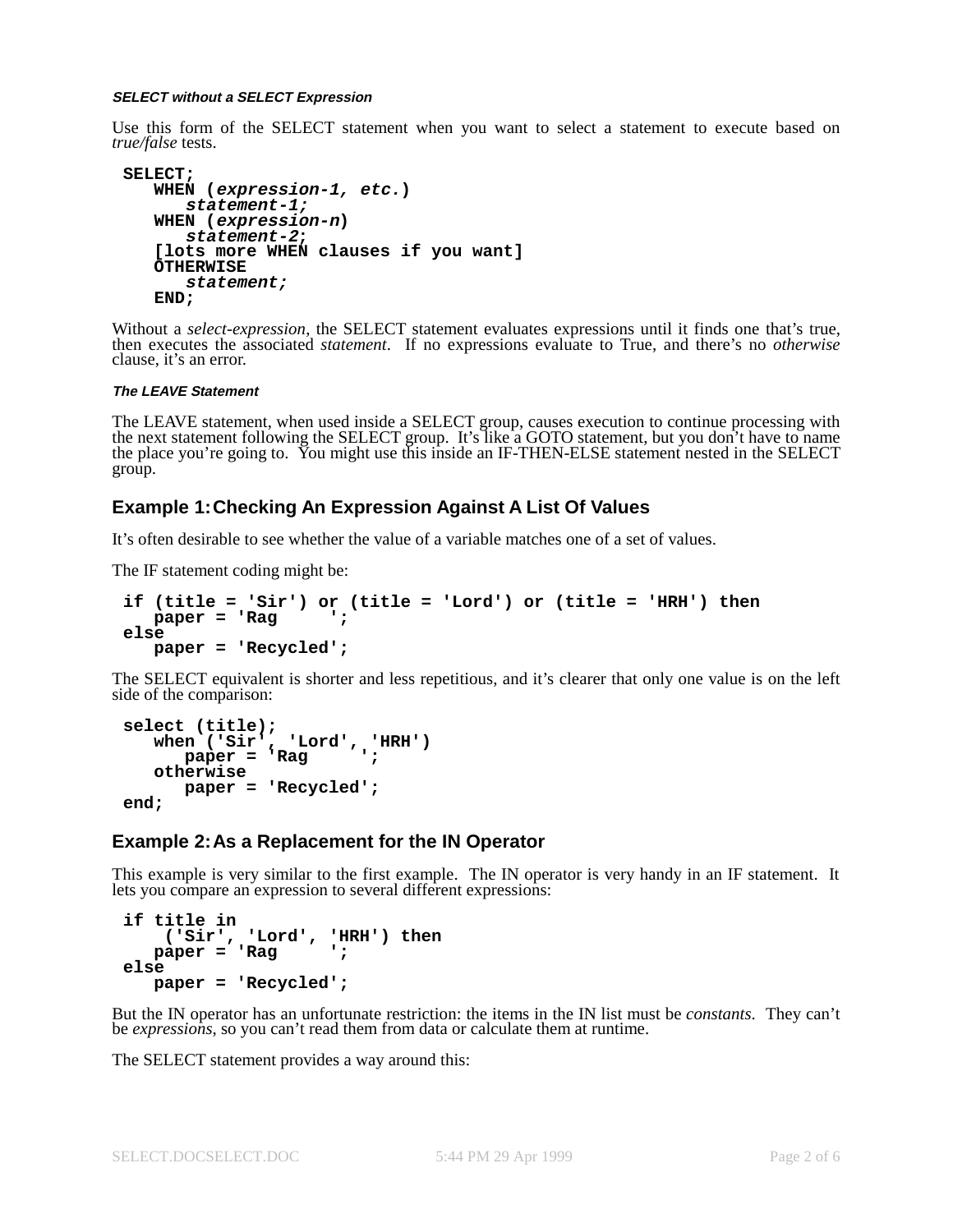```
data called;
infile cards missover;
length name keyword1-keyword4 $8.;
input name keyword1-keyword4;
cards;
        AB1234 AUTO POLICY CADDY COUPE
BC8324 MOTO BMW POLICY
DEXXXX NOTHING SPECIAL HERE OK?
*****; run;
data chosen;
set called (keep=name
             keyword1 keyword2
             keyword3 keyword4);
select ('POLICY');
   when (keyword1, keyword2,
         Keyword3, keyword4)
      output chosen;
   otherwise;
end;
Run;
```
# **Example 3: After a Merge**

A common use of the MERGE statement is to update a master file with transactions (or to perform a table lookup, which is just a variation).

Suppose you two files called CLAIM and HOSPNAME. CLAIM has hospital claims, including a hospital code, and HOSPITAL has hospital codes and full hospital names:

| <b>CLAIMNO</b> | <b>HOSPCODE</b> | - CHGS |
|----------------|-----------------|--------|
| 9837           | ABCD            | 250.00 |

**HOSPITAL**

| <b>HOSPCODE   HOSPNAME</b> |                                  |  |
|----------------------------|----------------------------------|--|
| <b>LPMP</b>                | Lucille Packard Medical Pavilion |  |

Suppose you wanted to match the two tables on HOSPCODE and create a new table containing the CLAIM variables plus HOSPNAME from the HOSPITAL table. A HOSPCODE in CLAIM without a match record in HOSPITAL is considered an error, and so is a HOSPCODE in HOSPITAL without a match in CLAIM (in other words, you want to match two datasets by key, and find out which output observations came from both input datasets, and which came from only one input dataset).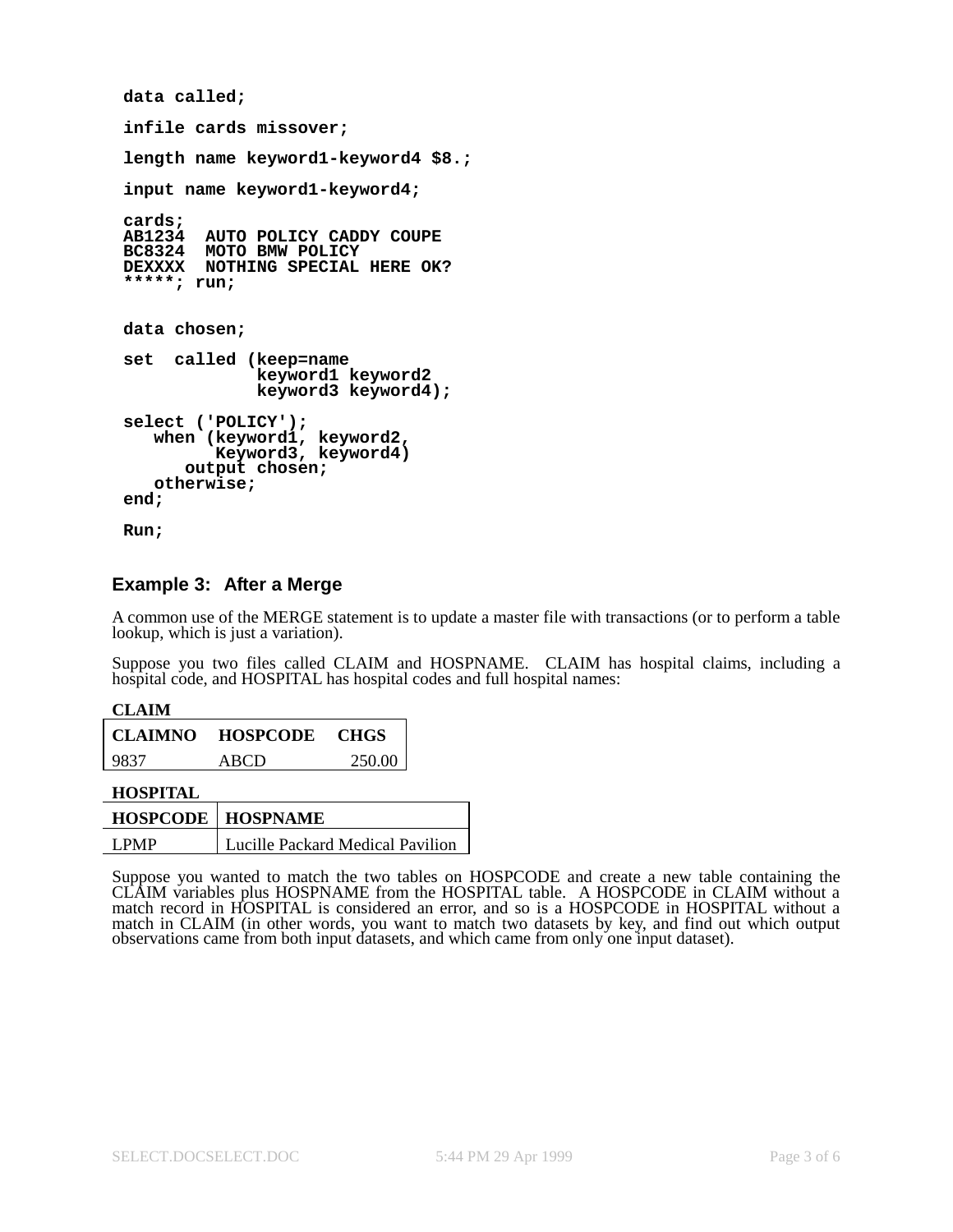One obvious way to code this is with a MERGE statement in a data step:

```
data newclaim
    noname (drop=hospname)
    noclaim (drop=claimno patid chgs);
merge claim (in-inclaim)
      hospname (in=inhosp);
 by hospcode;
```
After this, you can use IF statements to see where an observation's data came from:

```
if inclaim then
   if inhosp then
      output newclaim;
   else
      output noname;
else
   output noclaim;
```
You could also use a SELECT statement:

```
select;
  when (inclaim and inhosp)
      output newclaim;
  when (inclaim)
      output noname;
  otherwise
      output noclaim;
end;
```
I claim that the SELECT construction is easier to read and understand (some might disagree, of course). So let's try a more complicated example:

### **Example 4: After a Three-Way Merge**

Suppose we also have a HOSPTYPE table identifying whether the hospital is a county hospital, a university hospital, or a private hospital:

#### **HOSPTYPE**

| <b>HOSPCODE</b> | <b>HOSPTYPE</b> |
|-----------------|-----------------|
| LPMP            |                 |

If we want to check all the combinations with IF statements, it's suddenly much more complicated:

```
data cyhyty
     cyhytn (drop=hosptype)
     cyhnty (drop=hospname)
     cyhntn (drop=hospname hosptype)
     cnhyty (drop=claimno chgs)
     cnhytn (drop=claimno chgs hosptype)
     cnhnty (drop=claimno chgs hospname)
    ;
merge claim (in-inclaim)
      hospname (in=inname)
      hosptype (in=intype)
 by hospcode;
```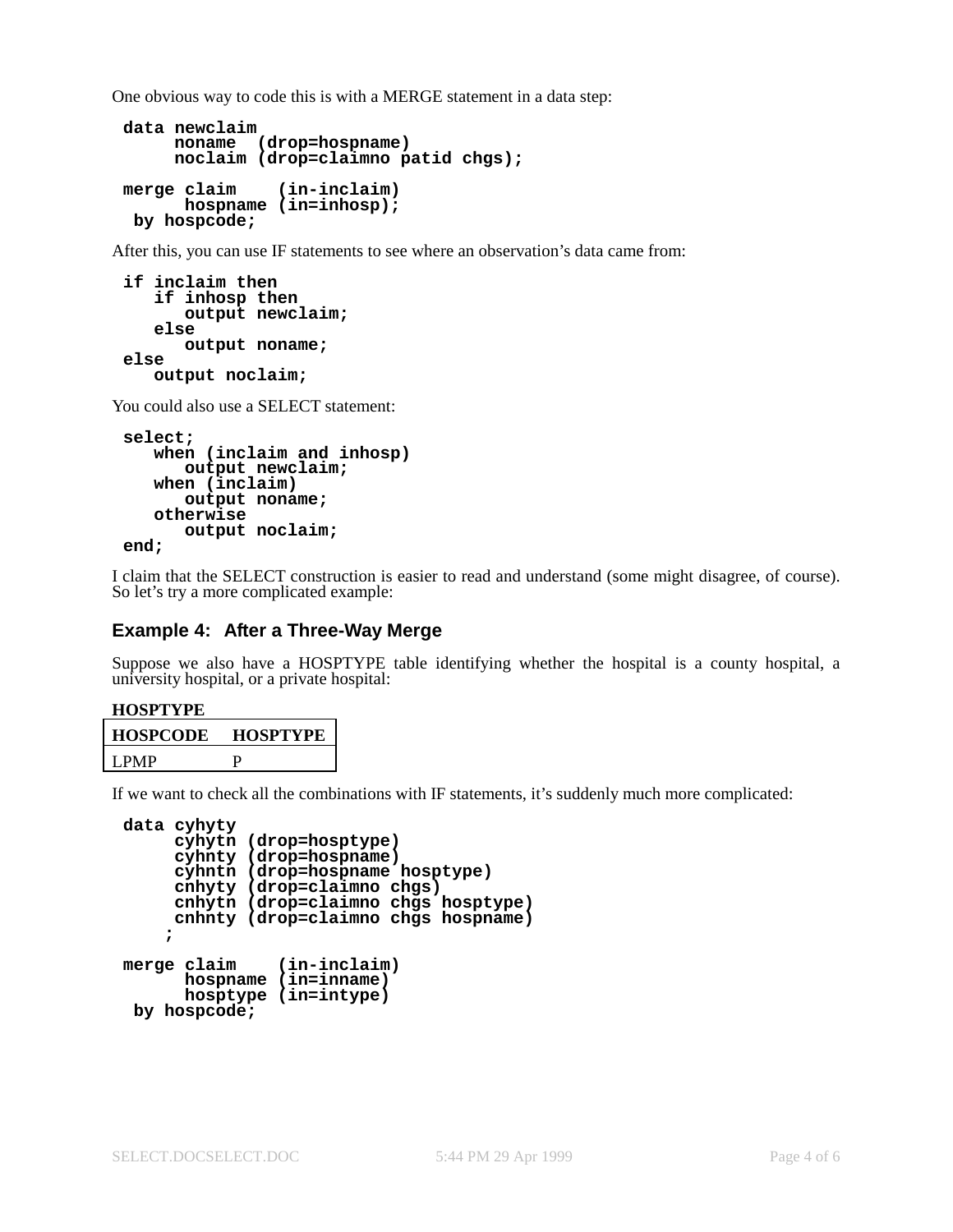The IF statement would be complicated, too:

```
if inclaim then
   if inname then
      if intype
         output cyhyty;
      else
         output cyhyyn;
  else
      if intype
         output cyhnty;
      else
         output cyhnyn;
else
  if inname then
      if intype
         output cnhyty;
      else
         output cnhyyn;
  else
      if intype
         output cnhnty;
      else
         error "Can't happen";
```
Getting rough, huh? Imagine what it would be like with a four-way merge.

The SELECT statement version, while probably less efficient, is easier to write, and I think it's easier to understand.

First, draw a truth table with each of the possibilities, and associate a dataset name with each. (This is almost completely brain-free; after the first time you probably won't need the table. Having a good dataset naming scheme helps a lot.):

| <b>INCLAIM</b> | <b>INNAME INTYPE</b> |   | Dataset |
|----------------|----------------------|---|---------|
| т              | т                    | T | cyhyty  |
| т              | т                    | F | cyhytn  |
| т              | F                    | T | cyhnty  |
| т              | F                    | F | cyhntn  |
| F              | т                    | T | cnhntn  |
| F              | т                    | F | cnhytn  |
| F              | F                    | T | cnhntn  |
| F              | F                    | F |         |